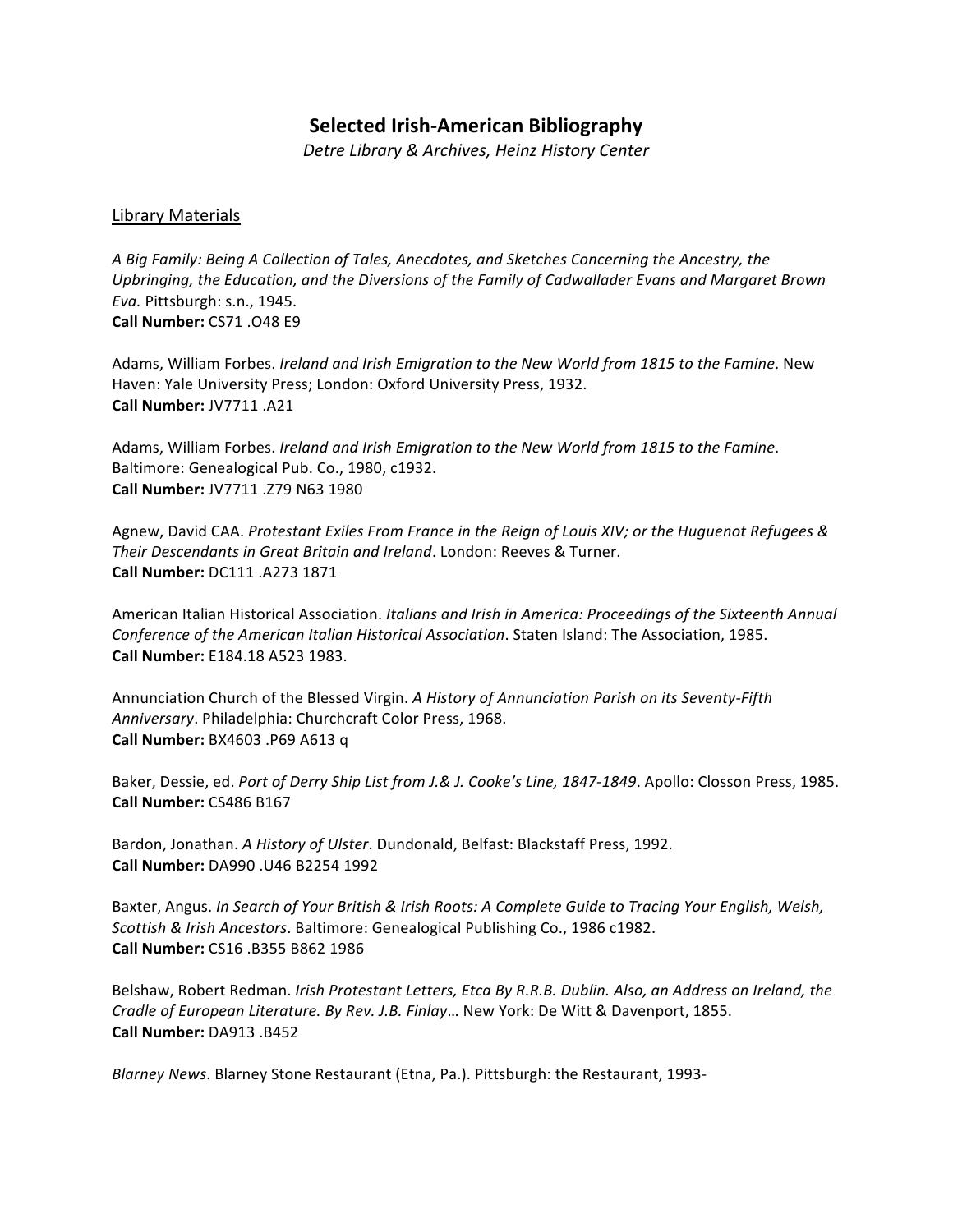Bolton, Charles Knowles. *Scotch Irish Pioneers in Ulster and America*. Boston: Bacon and Brown, 1910. **Call Number:** E184 .S4 B6

Buffington, Joseph. *Address of Hon. Joseph Buffington*. Philadelphia: Pennsylvania Scotch-Irish Society, 1918. **Call Number:** E184 .S4 B929

By-laws of the Ancient Order of Hibernians of the State of Pennsylvania: Revised and Adopted at the State Convention Held at Pottsville, Penna. August 19-22, 1941. Pottsville: the Order, 1941. **Call Number:** HS110 .A541 B993 1941 d

Campbell, Patrick. *Death in Templecrone*. Jersey City: The Author, c1995 (Princeton, NJ): Princeton Academic Press. **Call Number:** DA995 .T4 C36 1995.

Clark, Dennis. *The Irish in Pennsylvania: A People Share A Commonwealth*. University Park: Pennsylvania Historical Association, 1991. **Call Number:** F160 .I6 C5 1991

Colum, Padraica *A Treasury of Irish Folklore.* New York: Crown Publishers, 1954. **Call Number:** GR147 .C5

Curley, Walter J.P. A Conversation with Ambassador Walter Curley: Interviewed by Richard Jackson *November* 30, 1998. Diplomatic Oral History Series, Association for Diplomatic Studies and Training. Arlington: Association for Diplomatic Studies and Training, 2009. **Call Number:** F159.26 C87 2009

Demeter, Richard. *Irish America: the Historical Travel Guide*. Pasadena: Cranford Press, 1995. **Call Number:** E184 .I6 D46 1995

Devitt, James W., comp. *Boyds of Loughros Point, the Rosses, America, Australia and New Zealand.* U.S.: J.W. Devitt, -1994. **Call Number:** CS71 .B79 1994 f

Devitt, James W. Devitt and Haslam Families. **Call Number:** CS71 .D499 1989 f

Diner, Hasia. *Erin's Daughters in America: Irish Immigrant Women in the Nineteenth Century*. Baltimore: John Hopkins University Press, c1983. **Call Number:** E184 .I6 D56 1983

Dunaway, Wayland Fuller. *The Scotch-Irish of Colonial Pennsylvania*. Chapel Hill: University of North Carolina Press, 1944. **Call Number:** F160 .S4 D897

Egle, William Henry. *Pennsylvania Genealogies: Chiefly Scotch-Irish and German*. Harrisburg: Harrisburg Publishing Co., 1896. **Call Number:** F148 .E31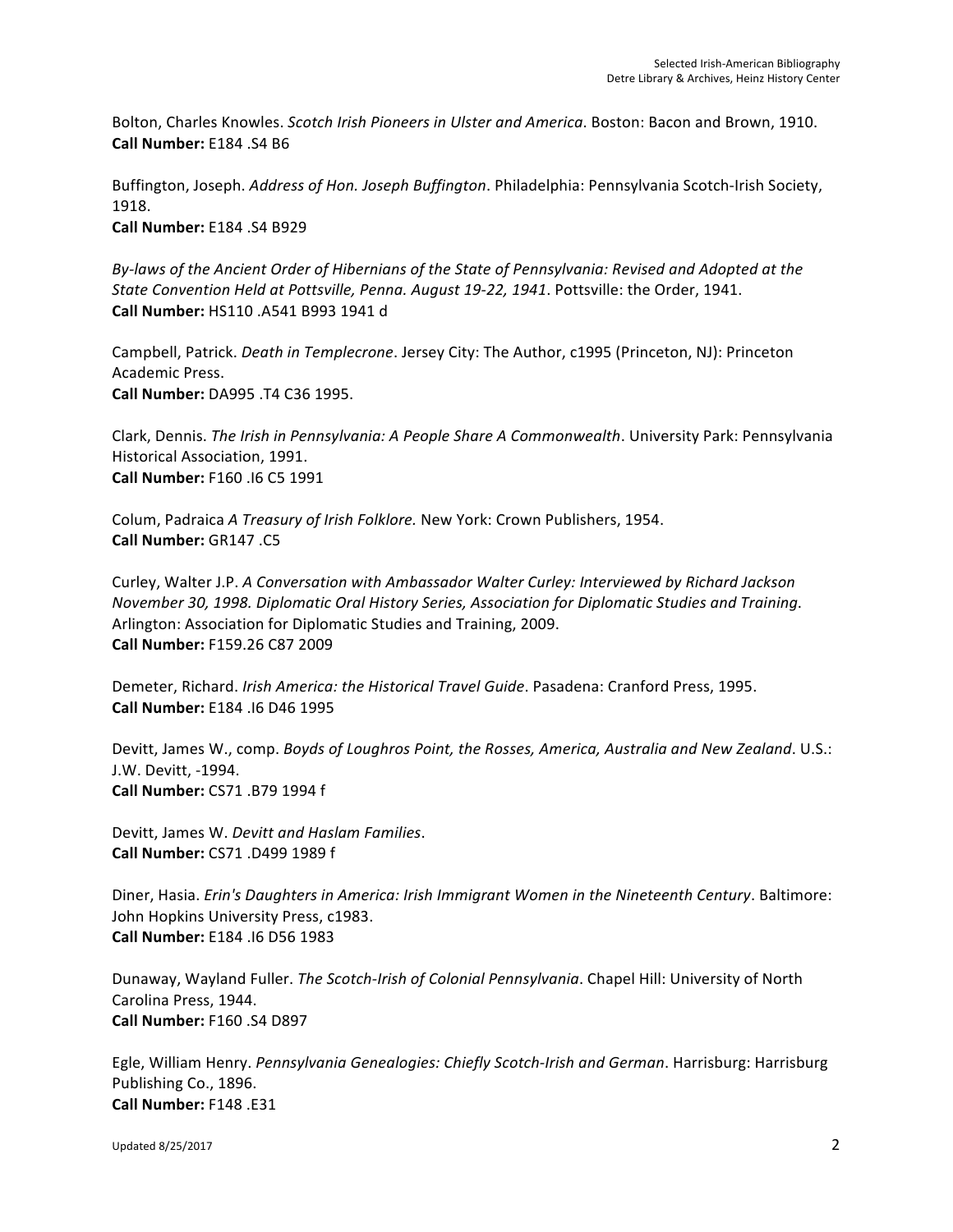*Eire-Ireland: a Journal of Irish Studies*. St. Paul: Irish American Cultural Institute.

Fairbairn, James. *Fairbairn's Book of Crests of the Families of Great Britain and Ireland*. Edinburgh: T.CA&E.CA Jack, 1892. **Call Number:** CR57 .G7 F791 1892 f

Garland, Robert. *The Scotch-Irish in Western Pennsylvania*. Pittsburgh: Carnegie Library of Pittsburgh, 1923.

**Call Number:** F160 .S4 G233

A Genealogical History of the Milesian Families of Ireland. Dublin: Heraldic Artists Ltd., c1968. **Call Number:** CS493 .G324

Gipson, Lawrence Henry. *The British Empire Before the American Revolution*. New York: Knopf, 1958-. **Call Number:** DA500 .G51

Glazier, Ira A, ed. *Emigration From the United Kingdom to America: Lists of Passengers Arriving at U.S.* Ports. Lanham: Scarecrow Press, 2006-. **Call Number:** E184 .B7 E45 2006

Glazier, Ira A., ed. *The Famine Immigrants: Lists of Irish Immigrants Arriving at the Port of New York,* 1846-1851. Baltimore: Genealogical Pub. Co., 1983-1986. **Call Number:** CS68 .N567 G553

Good, James Winder. *Ulster and Ireland*. Dublin: Manusel and Co., Ltd, 1919. **Call Number:** DA960 .G64 d

Grenham, John. *Tracing Your Irish Ancestors: the Complete Guide*. Dublin: Gill and Macmillan, c1992. **Call Number:** CS483 .G74 1992

Griffin, William D. *The Irish in America, 550-1972: A Chronology & Fact Book*. Dobbs Ferry: Oceana Publications, 1973. **Call Number:** E184 .I6 G8528

Grose, Francis. *The Antiquities of Ireland*. London: Printed for S. Hooper, 1791-95. **Call Number:** DA920 .G877

Handbook on Irish Genealogy: How to Trace Your Ancestors and Relatives in Ireland. Dublin: Heraldic Artists Ltd., 1973. **Call Number:** CS489 .H236 q

Handlin, Oscar. *Boston's Immigrants: A Study in Acculturation*. Cambridge: Belknap Press of Harvard University Press, 1979. **Call Number:** F73.9 A1 H3 1979

Hanna, Charles. *Ohio Valley Genealogies: Relating Chiefly to Families in Harrison, Belmont and Jefferson Counties, Ohio, and Washington, Westmoreland, and Fayette Counties, Pennsylvania*. Baltimore: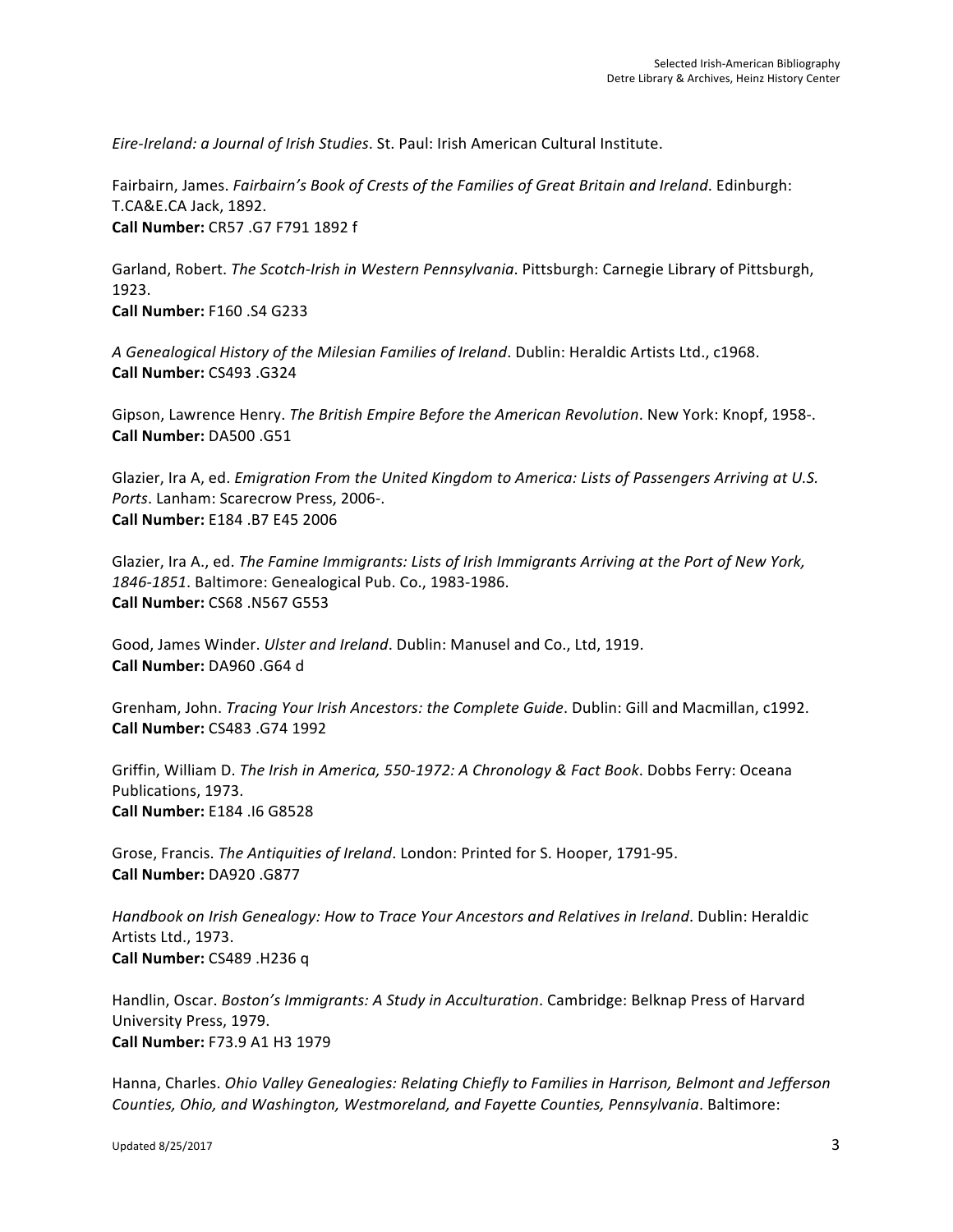Genealogical Publishing Co., 1968 (reprint of 1900 ed.). **Call Number:** CS .H243 1968

Hanna, Ronnie. *Land of the Free: Ulster and the American Revolution*. Lurgan, Co. Armagh: Ulster Society (Publications) Ltd., c1992. **Call Number:** E269 .S3 H3 1992

Holan, Mark. *His Last Trip: An Irish-American Story*. 2013. **Call Number:** TF140 .D54 H65 2013

The Journal of the American-Irish Historical Society. Edited by Thomas Hamilton Murray and Thomas Bonaventure Lawler. Bowie: Heritage Books, 1991.

Lesquin, Elizabeth. *The Way We Were: Or Growing Up Irish in Pittsburgh*. Pittsburgh: unknown, c1999. **Call Number:** CS71 .K725 1999q

Leyburn, James Graham. *The Scotch-Irish: A Social History*. Chapel Hill: University of North Carolina Publishing, 1962. **Call Number:** E184 .S4 L682

McElligott, Patricia. *Irish Pittsburgh*. Pittsburgh, 2013. Also Held by: Carnegie Public Library. **Call Number:** F159 .P69 I65 2013

McFarland, K.T.H. *Inscriptions from Union Dale Cemetery, Allegheny (Now Pittsburgh) Pa. Apollo:* Closson Press, c1985-1986. **Call Number:** F159.61 .U58 M143

McGee, Thomas D'Arcy. A History of the Irish Settlers in North America: From the Earliest Period to the *Census of 1850.* Boston: P. Donahoe, 1855. **Call Number:** E184 .I6 M145 1855 d

Mac-Geoghegan, abbe James. *The History of Ireland, Ancient and Modern: Taken From the Most Authentic Records, and Dedicated to the Irish Brigade.* New York: D.J. Sadler & Co., 1868. **Call Number:** DA910 .M146 1868

Maguire, John Francis. *The Irish in America*. London: Longmans, Green and Co., 1868 **Call Number:** E184 .I6 M21

Maloney, Margaret E. *Fag an Bealach: the Irish Contribution to America and in Particular to Western Pennsylvania*. Pittsburgh: United Irish Societies Bicentennial Committee of Western Pennsylvania, 1977. **Call Number:** F160 .I6 M257

Marshall, William F. *Ulster Sails West: the Story of the Great Emigration from Ulster to North America in the 18th Century, Together with an Outline of the Part Played by Ulstermen in Building the United States.* Belfast, 1950.

**Call Number:** E184 .S4 M367 d

Mellon, Paul. *The Irish Cottage Where An American Dream Was Born*. Tyrone: Ulster-American Folk Park,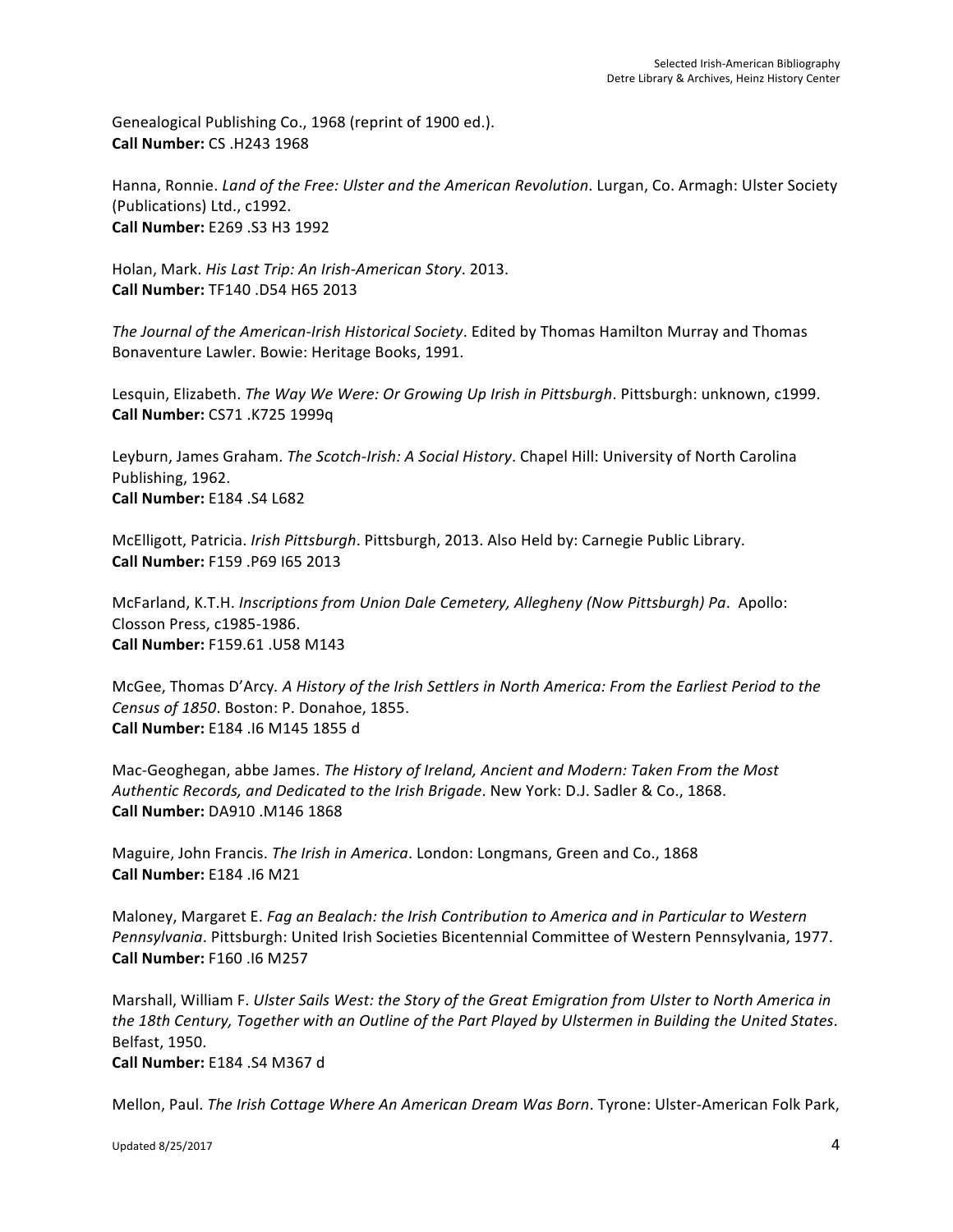c1994. **Call Number:** F159.25 M52 M52 1994 q

Mitchell, Brian. *Pocket Guide to Irish Genealogy*. Baltimore: Clearfield Company, c1991. **Call Number:** CS483 .M57 1991 q

Montgomery, Erica *The Ulster-American Folk Park: How It All Began*. Omagh, County Tyrone: Scotch-Irish Trust of Ulster, 1980. **Call Number:** SB484 .N874 M787 f

Myers, Albert Cook. *Immigration of the Irish Quakers into Pennsylvania, 1682-1750: With Their Early History in Ireland.* Swarthmore: Author, 1902. **Call Number:** F152 .M996 1902q

Niehaus, Earl F. *The Irish in New Orleans, 1800-1860*. Baton Rouge: Louisiana State University Press, 1965. **Call Number:** F379 .N5 N66

Nolan, J. Bennett. *Benjamin Franklin in Scotland and Ireland, 1759 and 1771*. Philadelphia: University of Pennsylvania Press; London: Oxford University Press, 1938. **Call Number:** E302.6 F8 N788

O'Donovan, Jeremiah. A Brief Account of the Author's Interview With His Countrymen and of the Parts of *the Emerald Isle, Whence They Emigrated.* Pittsburgh: Author, 1864. **Call Number:** E184 .I6 O26 d

O'Hart, John. *Irish Pedigrees, Or, the Origin and Stem of the Irish Nation*. Dublin: M.H. Gill & Son, 1881. **Call Number:** CS483 .O36

*Out of Ireland: an American Focus Production.* Directed by Paul Wagner. Produced by Ellen Casey Wagner, Paul Wagner. Charlottesville: American Focus, c1994. **Call Number:** VIDEO 0061 **Call Number** (Book): E184 .16 M54

Quinlin, Michael P. *Guide to the New England Irish*. Boston: Quinlin Campbell, 1994. **Call Number:** F15 .I6 Q56 1994

Quinn, Sean E. *An Introduction to Irish Ancestry*. Bray (Co. Wicklow): Magh Itha Teoranta, 1990. **Call Number:** CS483 .Q85 1990

Radford, Dwight A. A Genealogist's Guide to Discovering Your Irish Ancestors: How to Find and Record *Your Unique Heritage. Cincinnati: Betterway Books, 2001.* **Call Number:** CS483 .R33 2001q

Republic of Ireland newspapers. Compiled by Peggy Magee. Prescott: Magee Publications, 1984.

Ryan, James G. *Irish Records: Sources for Family and Local History*. Salt Lake City: Ancestry, c1997. **Call Number:** CS483 .I7 R83 1997 f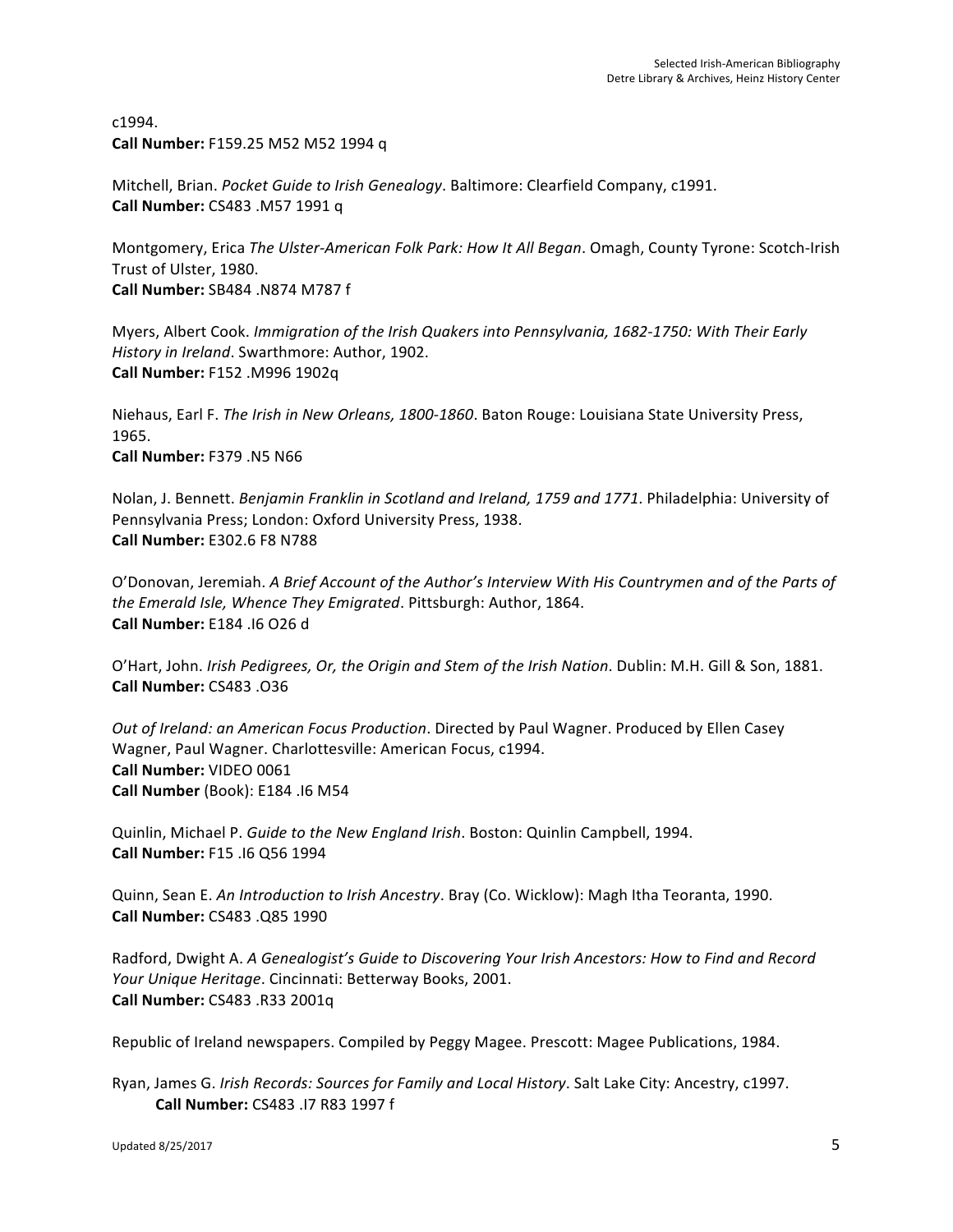Schlegel, Donald M. Passengers from Ireland: Lists of Passengers Arriving at American Ports Between 1811 and 1817. Baltimore: Genealogical Pub., 1980. **Call Number:** CS496 .S339 P287 

Scullion, Janet Cercone. *Bloomfield*. Charleston: Arcadia Pub., 2009. **Call Number:** F159.68 B5 S3 2009

The Septs. Irish Genealogical Society. St. Paul: The Society, 1990-

The Singing Sisters. A Little Bit of Heaven. Allison Park: Sisters of Divine Providence, Marie de la Roche Province, p2006.

#### **COMPACT DISC 0043**

*Some handlin': the Dialect Heritage of North Ulster.* Limvady, Londenderry: North-West Books, 1990. **Call Number:** PE2587 .S66 1990.

*Spinning Wheel: a national magazine about antiques since January 1945. Taneytown: The Spinning* Wheel Publishers Inca, 1960.

The Ulster Guide: An Official Publication of the Ulster Tourist Development Association: Issued in *Collaboration with the Northern Ireland Tourist Board.* London: London Enquiry Bureau, 1949. **Call Number:** DA990 .U45 L847 d

Ulster to America: the Scots-Irish Migration Experience, 1680-1830. Knoxville: University of Tennessee Press, 2012 **Call Number:** E184 .S4 U48 2011

Wallace, Henry. *Christ the Head Over All Things to the Church: A Sermon, Preached at the Opening of the General Synod of Ulster, at their Annual Meeting in Belfast, on the 25<sup>th</sup> June, 1839. Belfast: William* M'Comb, 1839. **Call Number:** BL25 .M143 no. 8

Walsh, Victor Anthony. *Across 'The Big Wather': Irish Community Life in Pittsburgh and Allegheny City, 1850-1885*. 1983. **Call Number:** F160 .I6 W3 1983

Watts, J.F. *The Irish Americans*. New York: Chelsea House, 1995. **Call Number:** E184 .I6 W33 1995

West, Thomas. *A Historical Sketch of First Antrim Presbyterian Church*. Antrim: The Church, 1902. **Call Number:** BX9215 .I65 A636

Williams, Patrick J. *A True Irish Gentleman*. Lake Zurich: Author, 2006. **Call Number:** CS71 .R857 W4 2006q

# Archival Collections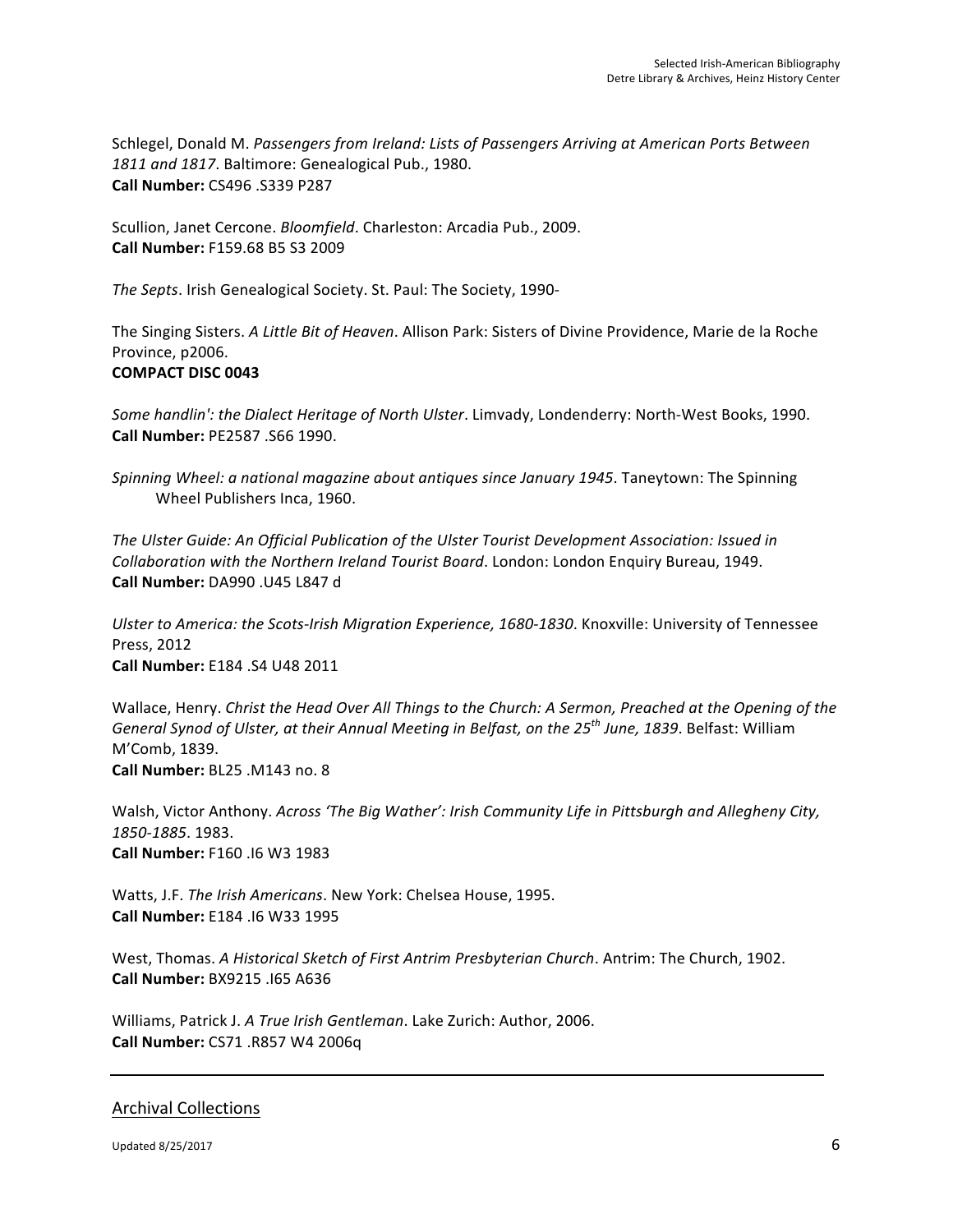#### **Acheson family papers 1839-1877**

Papers include transcripts of letters written between members of the Acheson family, primarily from those in Ireland to those who immigrated to Central Pennsylvania in the mid-19th century. The original letters were destroyed by a fire. These letters describe news of family and life in Cavetown, Ireland, as well as the emotional hardships of separation. These letters provide little documentation of the immigrant's experience in Pennsylvania. Also included is a genealogical chart of the family.

#### **Call Number: MFF 37**

#### Ancient Order of Hibernians. Allegheny County Board Records, 1896-2012 (bulk 1950-2000)

The Ancient Order of Hibernians is an Irish Catholic fraternal organization founded by Irish immigrants and their descendants to preserve their Irish heritage in America. The Ancient Order of Hibernians Allegheny County Board Records contain administrative papers, account ledgers, attendance ledgers, meeting minutes, newspaper clippings, event programs and packets, event photographs, and correspondence related to the Allegheny County Board and the divisions it oversees.

#### **Call Number: MSS 391**

Finding aid: http://digital.library.pitt.edu/cgi-bin/f/findaid/findaididx?c=hswpead;cc=hswpead;rgn=main;view=text;didno=US-QQS-mss391

# **Brochure and Clippings about the Irish Centre of Pittsburgh**

**Call Number:** MFF 1009

# **Caroline Craig Sutton Collection, ca1800s to 1983**

The Rodgers, Eliot, Scott, Livingston, and McCandless families settled in western Pennsylvania in the 1800s. The Caroline Craig Sutton Collection includes correspondence, genealogical charts, photographs, pamphlets, and Civil War letters that document the history of the families. The family trees and historical sketches were created by J.F. Rodgers in 1934.

**Call Number: MSS 1020**

Finding aid: http://digital.library.pitt.edu/cgi-bin/f/findaid/findaididx?c=hswpead;cc=hswpead;rgn=main;view=text;didno=US-QQS-mss1020

# **Cleeland Family Papers and Photographs, 1880-1990**

The Cleeland/Cleland Family settled in Butler County, Pennsylvania, where a branch of the family still resides. The family traces its heritage to Sir William Wallace, the nephew of Alexander Cleland who is the first known documented Cleeland ancestor. The Cleeland Family Papers and Photographs contain materials which document the genealogy and history of the Cleeland family from Scotland to Butler County, Pa., and include publications, correspondence, and genealogical information.

#### **Call Number: MSS 831**

Finding aid: http://digital.library.pitt.edu/cgi-bin/f/findaid/findaididx?c=hswpead;cc=hswpead;rgn=main;view=text;didno=US-QQS-mss831

# Concert Poster from the Blarney Stone Restaurant, 1981 and Pittsburgh Irish Festival program, 2007

Collection includes: concert poster from the Blarney Stone Restaurant (Etna, PA) from May 1st, 1981 advertising the show with Tommy Makem and Liam Clancy & for their new album entitled "two for the early dew." The poster is autographed by both Tommy Makem and Liam Clancy; and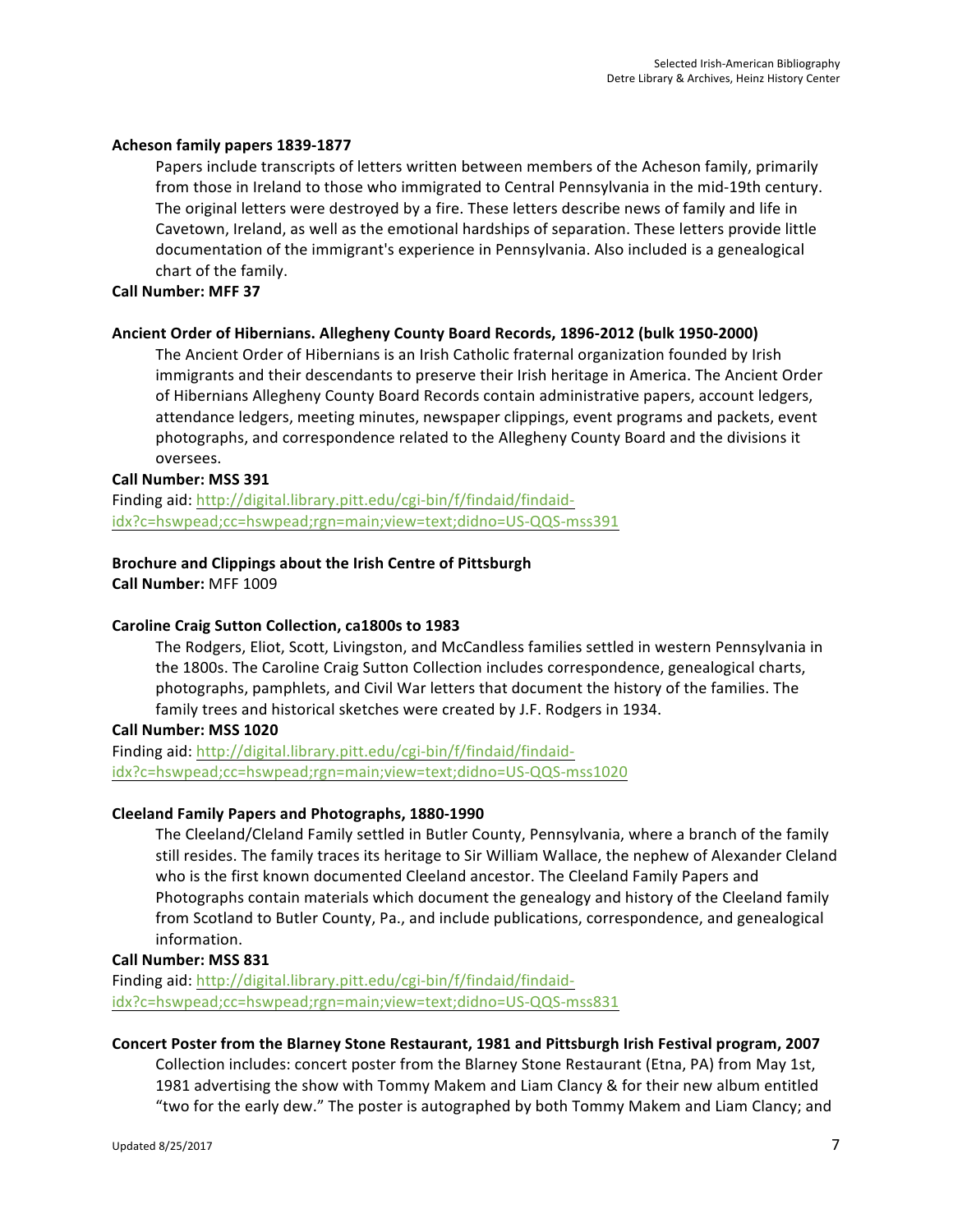Pittsburgh Irish Festival program entitled "Pittsburgh's Own Little Piece of Ireland" for 2007 and signed by two of Tommy Makem's son's - Rory Makem and Conor Makem. **Call Number: 2008.0058**

# Correspondence between Robert Aikin and David Grier, 1842-1865, and Letter from Grier's Brother in **Ireland, 1849**

**Call Number: 1999.0063**

## **Ella Mae McAteer Papers and Photographs, 1855-1960 (bulk 1940-1950)**

Papers include family marriage and birth certificates, naturalization papers of Patrick Sweeney and materials from Ella Mae McAteer's graduation from Peabody High School (Pittsburgh, Pa.). Also includes newsletters and programs from the Catholic Theater Guild. Photographs (arranged as MSQ 241) include family portraits, the McAteer's Garfield (Pittsburgh, Pa.) home and one image from the Catholic Theater Guild.

#### **Call Number: MSS 241, MSQ 241**

#### **Ferree and McCombs Family Papers and Photographs, 1775-1930**

The Ferree and McCombs Family Papers and Photographs contain notes, letters, deeds, advertisements, personal documents, and other materials related to the Ferree and McCombs families who lived in Pittsburgh, Pa. during the eighteenth and nineteenth centuries.

#### **Call Number: MSS 857**

Finding aid: http://digital.library.pitt.edu/cgi-bin/f/findaid/findaididx?c=hswpead;cc=hswpead;rgn=main;view=text;didno=US-QQS-mss857

**Folan, Michael J. Call Number: Obituary File**

Fox, Beckwith and Rowland Families Collection, 1861-1910. **Call Number: 2001.0010**

Gaelic Arts Society of Pittsburgh Announcements, 1969. **Call Number: MFF 837**

#### **Harper Family Papers, 1796-1882 (bulk 1885-1866)**

John Harper (1811-1891) was the President of the Bank of Pittsburgh, and a community leader who held offices in various benevolent and commercial associations. John's son, Albert Metcalf Harper (1843-1871), participated in various battles of the U.S. Civil War, held the position of breveted Major and Assistant Adjutant-General of U.S. Volunteers, and, after he was honorably discharged, he established the business Dilworth, Harper and Company. These papers include correspondence, financial material, and official Civil War documents which primarily record the personal and professional life of John Harper and the school and military life of his son, Albert Harper.

#### **Call Number: MSS 8**

Finding aid: http://digital.library.pitt.edu/cgi-bin/f/findaid/findaididx?c=hswpead;cc=hswpead;rgn=main;view=text;didno=US-QQS-MSS8

#### **John Irwin Scull Family Papers, 1736-1956**

John Irwin Scull was a newsman, banker and lifelong citizen of Somerset (Somerset County),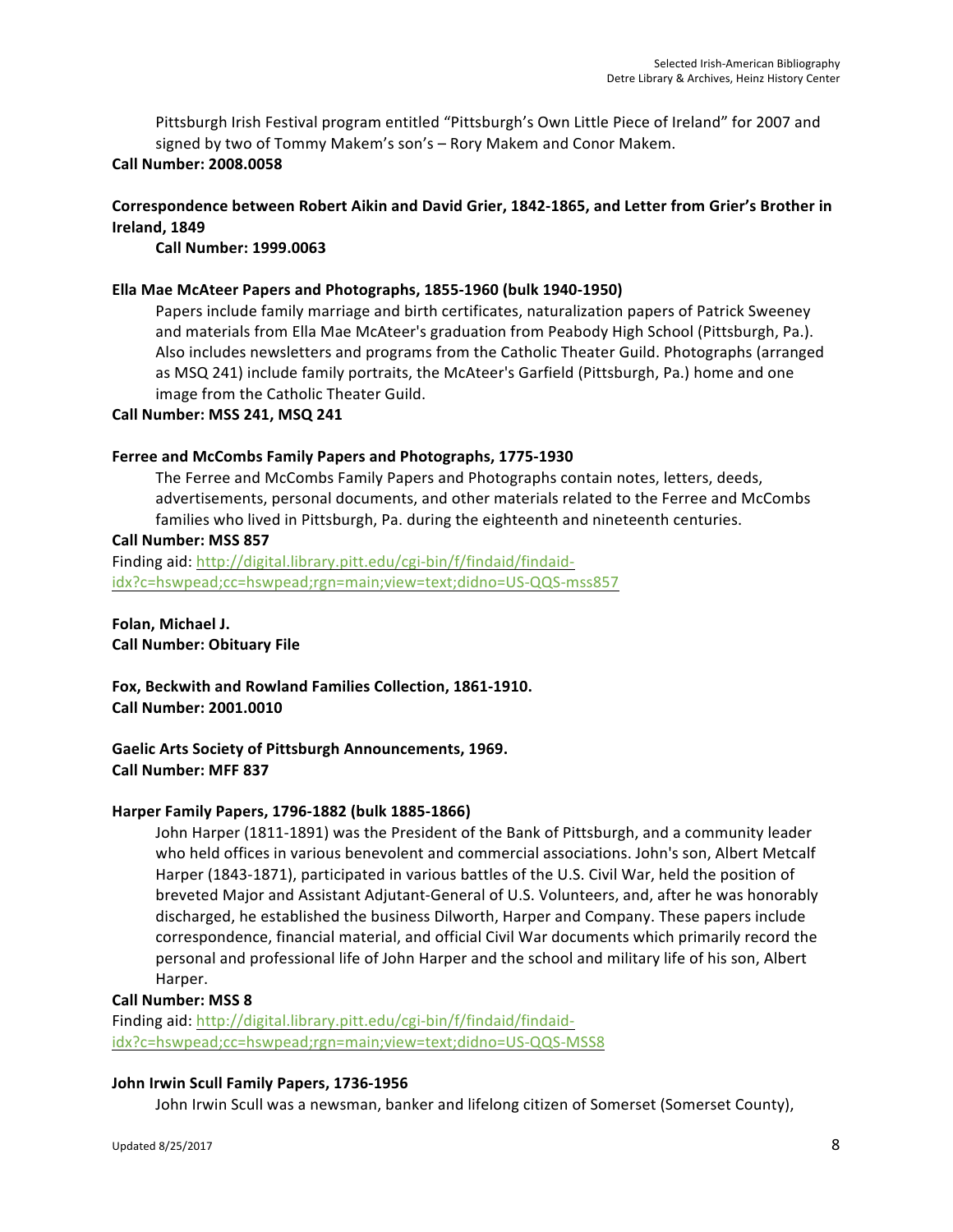Pennsylvania. Scull served in non-combat roles during World War I and upon his return to Somerset, joined the banking profession. These papers include correspondence, genealogical notes for the Scull, Irwin and associated families, tax records, legal records and other sundry items.

#### **Call Number: MSS 90**

Finding aid: http://digital.library.pitt.edu/cgi-bin/f/findaid/findaididx?c=hswpead;cc=hswpead;rgn=main;view=text;didno=US-QQS-MSS90

#### Kirkwood, John. **Obituary File**

# **Kiskadden Family Papers and Photographs, 1700-1900**

The Kiskadden Family Papers and Photographs contain photocopied genealogical notes, news clippings, photographs, and correspondence of the Kiskadden family and their relatives, including the Hardy family which immigrated to Pittsburgh from England in the 1800s. Robert Hardy's granddaughter Margaret Kiskadden is the donor of the collection.

#### **Call Number: MSS 0735**

Finding aid: http://digital.library.pitt.edu/cgi-bin/f/findaid/findaididx?c=hswpead;cc=hswpead;rgn=main;view=text;didno=US-QQS-mss735

# **Lida Eleanor Nicolls Fitzgerald, Princess Victor of Thurn and Taxis Papers, 1905-1915**

This collection consists of two folders containing correspondence, legal documents, and newspaper clippings, related to the Princess, her divorce, child custody, second marriage, and a scandal involving Josephine Moffitt, who claimed she was the Princess of Thurn and Taxis. **Call Number: MFF 4904**

Ligonier Highland Games Programs and Brochure, 1980, 1982 and 2004 **Call Number:** MFF 1154

# **MacCloskey Family Papers and Photographs, 1843-ca1960**

The MacCloskey Family papers and photographs contain materials primarily related to Manus MacCloskey, James Edward MacCloskey, Jr, and Helen MacCloskey Rough. The Manus MacCloskey papers include business correspondence, account books, cash books, and personal letters. The James Edward MacCloskey, Jr. materials include passports, legal documents, and diaries. Helen MacCloskey Rough papers and photographs contain materials pertaining to her role in the Civil Air Patrol, Bureau of Air Commerce, U.S. Army Air Force, National Red Cross, and WASP. These include an identification card from the War Department, pilot license, photographs, articles, letters, poems, correspondence, and certificates. Other family materials include photographs, passports, travel journals, diaries, legal documents, family history, and photographs. **Call Number: 2014.0086**

#### **Margaret Townsend Scully Papers, 1789-1953**

Margaret Townsend Scully was a published poet, local historian and active participant in many civic, cultural, and social organizations in Pittsburgh. A member of prominent early Pittsburgh families, Scully compiled genealogical research and manuscripts on these families. This collection includes personal papers, photographs, genealogical research notes, news clippings, correspondence, published materials and original manuscript material from the Scully family and related families.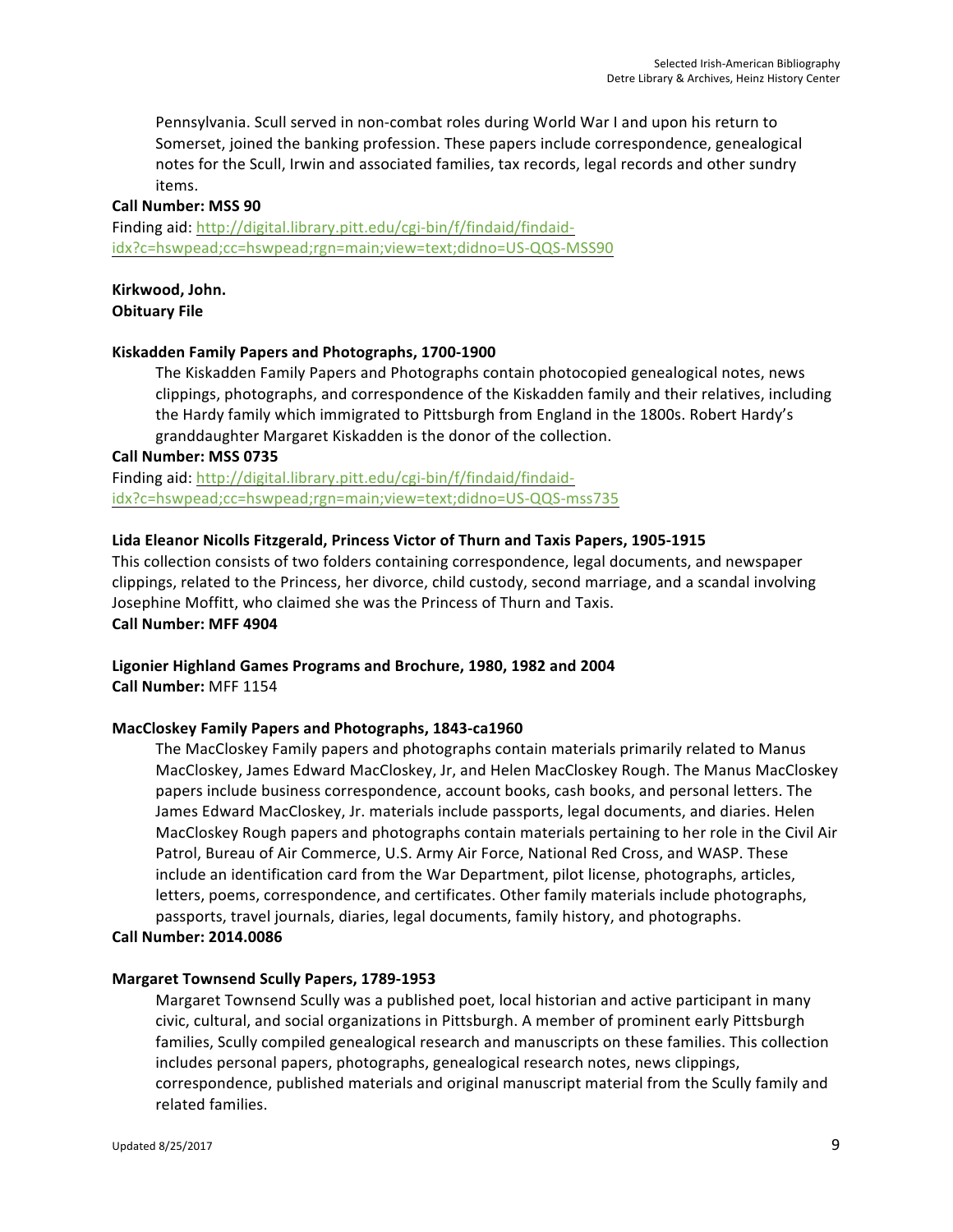#### **Call Number: MSS 34**

Finding aid: http://digital.library.pitt.edu/cgi-bin/f/findaid/findaididx?c=hswpead;cc=hswpead;rgn=main;view=text;didno=US-QQS-MSS34

#### **McClintock Family History, 1940**

Typescript manuscript about the name and family of McClintock. **Call Number: MFF 2471**

**Notice for Runaway Indentured Servants from William Hartagain, 1771 Call Number: MFF 923**

**Papers relating to Thomas Scully and Sister Jane T. Scully including a Photograph of the Irish-Hibernia Baseball Team in 1902 Call Number:** 1994.0279

**Shovlin, Patsy Call Number: Obituary File**

**Sleeth Family Papers and Photographs, 1873-1944 Call Number: 2010.0216**

**Stuhldreher, Harry Call Number: Biography Files**

## **Tener Family Papers, 1844-1949**

The Tener family has a long and prosperous history that is easily traced back to the 14th century and covers family in France, England, Ireland and the United States. These papers include biographical information, correspondence, printed material, speeches, news clippings and other sundry material. These papers document John Tener's career in politics and in professional baseball in addition to documenting Mary Frances Tener's life and family in Ireland in the mid-19th century.

# **Call Number: MSS 25 (also Microfilm 533-534)**

Finding aid: http://digital.library.pitt.edu/cgi-bin/f/findaid/findaididx?c=hswpead;cc=hswpead;rgn=main;view=text;didno=US-QQS-MSS25

# **Thomas J. Gallagher Scrapbooks, 1932-1969 (bulk 1932-1937)**

Thomas J. Gallagher (1883-1967), a local and state legislator, is best known as the author and administrator of the Gallagher Sweatshop Commission to eliminate abuses of women and children in industry. These scrapbooks contain newspaper clippings, cartoons, photographs, correspondence, and other sundry items, most of which chronicle the events of Gallagher's political life from 1932 to 1937.

**Call Number: MSS 279**

Finding aid: http://digital.library.pitt.edu/cgi-bin/f/findaid/findaididx?c=hswpead;cc=hswpead;rgn=main;view=text;didno=US-QQS-MSS279

**Wagoner's Receipt for Transport of Trunk by John McCulloch from Philadelphia to Pittsburgh for Capt. Nathaniel Irish. Call Number: MFF 1008**

Updated 8/25/2017  $\qquad \qquad$